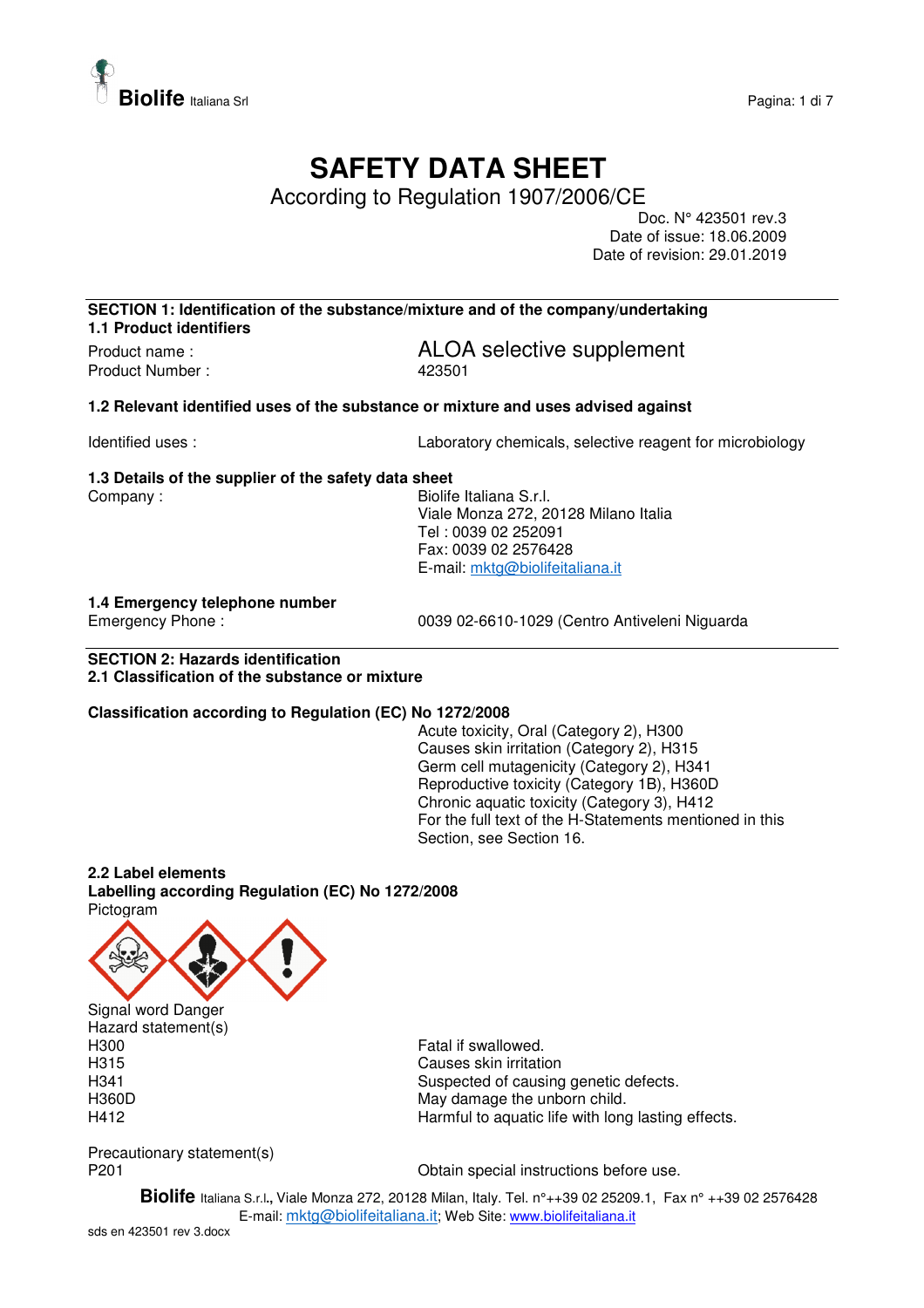

| P <sub>273</sub><br>P <sub>281</sub> | Avoid release to the environment.<br>Use personal protective equipment as required. |
|--------------------------------------|-------------------------------------------------------------------------------------|
| $P301 + P310$                        | IF SWALLOWED: Immediately call a POISON CENTER or                                   |
| $P308 + P313$                        | doctor/physician.<br>IF exposed or concerned: Get medical advice/attention.         |

Supplemental Hazard Statements none

Restricted to professional users.

## **2.3 Other hazards** – none

| <b>SECTION 3: Composition/information on ingredients</b>        |
|-----------------------------------------------------------------|
| 3.2 Mixtures                                                    |
| Hazardous ingredients according to Regulation (EC) No 1272/2008 |
|                                                                 |

| Components                        |              | Classifiction                  | Concentration |
|-----------------------------------|--------------|--------------------------------|---------------|
| Cycloheximide                     |              |                                |               |
| CAS-No.                           | 66-81-9      | Acute Tox. 1; Skin Irrit. 2;   | 20-50 %       |
| EC-No.                            | 200-636-0    | Muta. 2; Repr. 1B; Aquatic     |               |
| Index-No.                         | 613-140-00-8 | Chronic 2; H300, H315, H341,   |               |
|                                   |              | H360D, H411                    |               |
| <b>Ceftazidime</b>                |              |                                |               |
| CAS-No.                           | 120618-65-7  | Resp. Sens.1; Skin Sens. 1;    | $5 - 10%$     |
|                                   |              | H317, H334                     |               |
| <b>Nalidixic Acid Sodium Salt</b> |              |                                |               |
| CAS-No.                           | 3374-05-8    | Acute Tox. 4; Resp. Sens. 1;   | 10-20%        |
| EC-No.                            | 222-159-7    | Skin Sens. 1; H302, H317, H334 |               |
| Polymyxin B, sulphate (salt)      |              |                                |               |
| CAS-No.                           | 1405-20-5    | Acute Tox 4                    | $5 - 10%$     |
| EC-No.                            | 215-774-7    | H302                           |               |

For the full text of the H-Statements mentioned in this Section, see Section 16

| <b>SECTION 4: First aid measures</b><br>4.1 Description of first aid measures |                                                                                                                    |
|-------------------------------------------------------------------------------|--------------------------------------------------------------------------------------------------------------------|
| General advice                                                                | Consult a physician. Show this safety data sheet to the<br>doctor in attendance.                                   |
| If inhaled                                                                    | If breathed in, move person into fresh air. If not breathing,<br>give artificial respiration. Consult a physician. |
| In case of skin contact                                                       | Wash off with soap and plenty of water. Take victim<br>immediately to hospital. Consult a physician.               |
| In case of eye contact                                                        | Flush eyes with water as a precaution.                                                                             |
| If swallowed                                                                  | Never give anything by mouth to an unconscious person.<br>Rinse mouth with water. Consult a physician.             |
|                                                                               |                                                                                                                    |

# **4.2 Most important symptoms and effects, both acute and delayed**

The most important known symptoms and effects are described in the labelling (see section 2.2) and/or in section 11

# **4.3 Indication of any immediate medical attention and special treatment needed**  no data available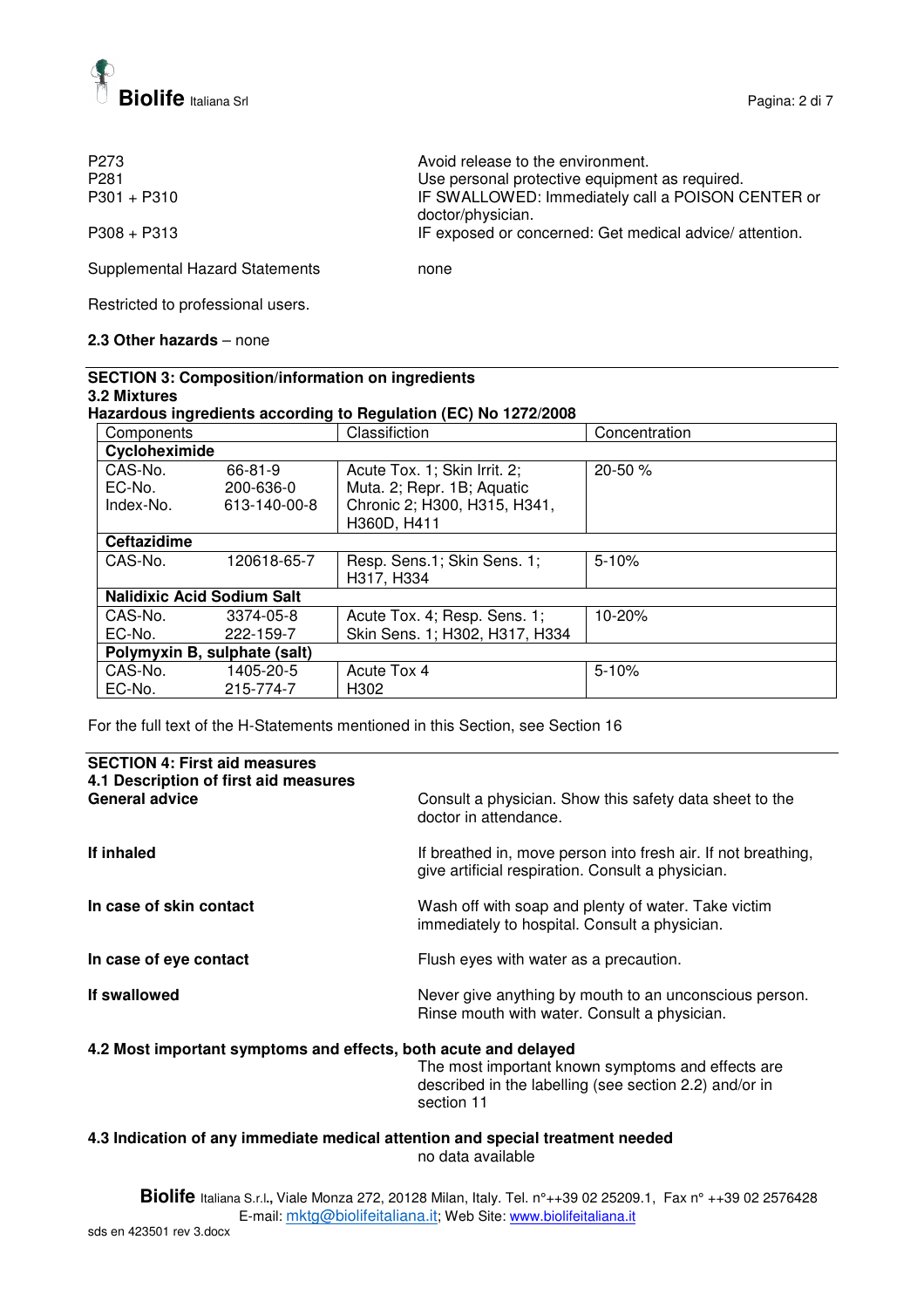

| <b>SECTION 5: Firefighting measures</b><br>5.1 Extinguishing media                                                       |                                                                                                                                                                                                                                                    |
|--------------------------------------------------------------------------------------------------------------------------|----------------------------------------------------------------------------------------------------------------------------------------------------------------------------------------------------------------------------------------------------|
| Suitable extinguishing media                                                                                             | Use water spray, alcohol-resistant foam, dry chemical or<br>carbon dioxide.                                                                                                                                                                        |
| 5.2 Special hazards arising from the substance or mixture                                                                | Carbon oxides, nitrogen oxides (NOx)                                                                                                                                                                                                               |
| 5.3 Advice for firefighters                                                                                              | Wear self contained breathing apparatus for fire fighting if<br>necessary.                                                                                                                                                                         |
| 5.4 Further information                                                                                                  | no data available                                                                                                                                                                                                                                  |
| <b>SECTION 6: Accidental release measures</b><br>6.1 Personal precautions, protective equipment and emergency procedures | Wear respiratory protection. Avoid dust formation. Avoid<br>breathing vapours, mist or gas. Ensure adequate ventilation.<br>Evacuate personnel to safe areas. Avoid breathing dust.<br>For personal protection see section 8.                      |
| <b>6.2 Environmental precautions</b>                                                                                     | Prevent further leakage or spillage if safe to do so. Do not let<br>product enter drains. Discharge into the environment must<br>be avoided.                                                                                                       |
| 6.3 Methods and materials for containment and cleaning up                                                                | Pick up and arrange disposal without creating dust. Sweep<br>up and shovel. Keep in suitable, closed containers for<br>disposal.                                                                                                                   |
| 6.4 Reference to other sections                                                                                          | For disposal see section 13.                                                                                                                                                                                                                       |
| <b>SECTION 7: Handling and storage</b><br>7.1 Precautions for safe handling                                              | Avoid contact with skin and eyes. Avoid formation of dust<br>and aerosols. Avoid exposure - obtain special instructions<br>before use. Provide appropriate exhaust ventilation at places<br>where dust is formed. For precautions see section 2.2. |
| 7.2 Conditions for safe storage, including any incompatibilities                                                         | Store in cool place. Keep container tightly closed in a dry<br>and well-ventilated place. Recommended storage<br>temperature: 2 - 8 °C. Light sensitive. Heat sensitive.                                                                           |
| 7.3 Specific end use(s)                                                                                                  | A part from the uses mentioned in section 1.2 no other<br>specific uses are stipulated.                                                                                                                                                            |
| <b>SECTION 8: Exposure controls/personal protection</b><br>8.1 Control parameters                                        |                                                                                                                                                                                                                                                    |
| Components with workplace control parameters                                                                             | It doesn't contain substances with occupational exposure<br>limit value.                                                                                                                                                                           |
| 8.2 Exposure controls<br>Appropriate engineering controls                                                                | Avoid contact with skin, eyes and clothing. Wash hands<br>before breaks and immediately after handling the product.                                                                                                                                |
|                                                                                                                          | <b>Righta</b> Italiana S.r. Viale Monza 272, 20128 Milan, Italy, Tel. nº i 39.02.25209.1. Fax nº i 139.02.2576428                                                                                                                                  |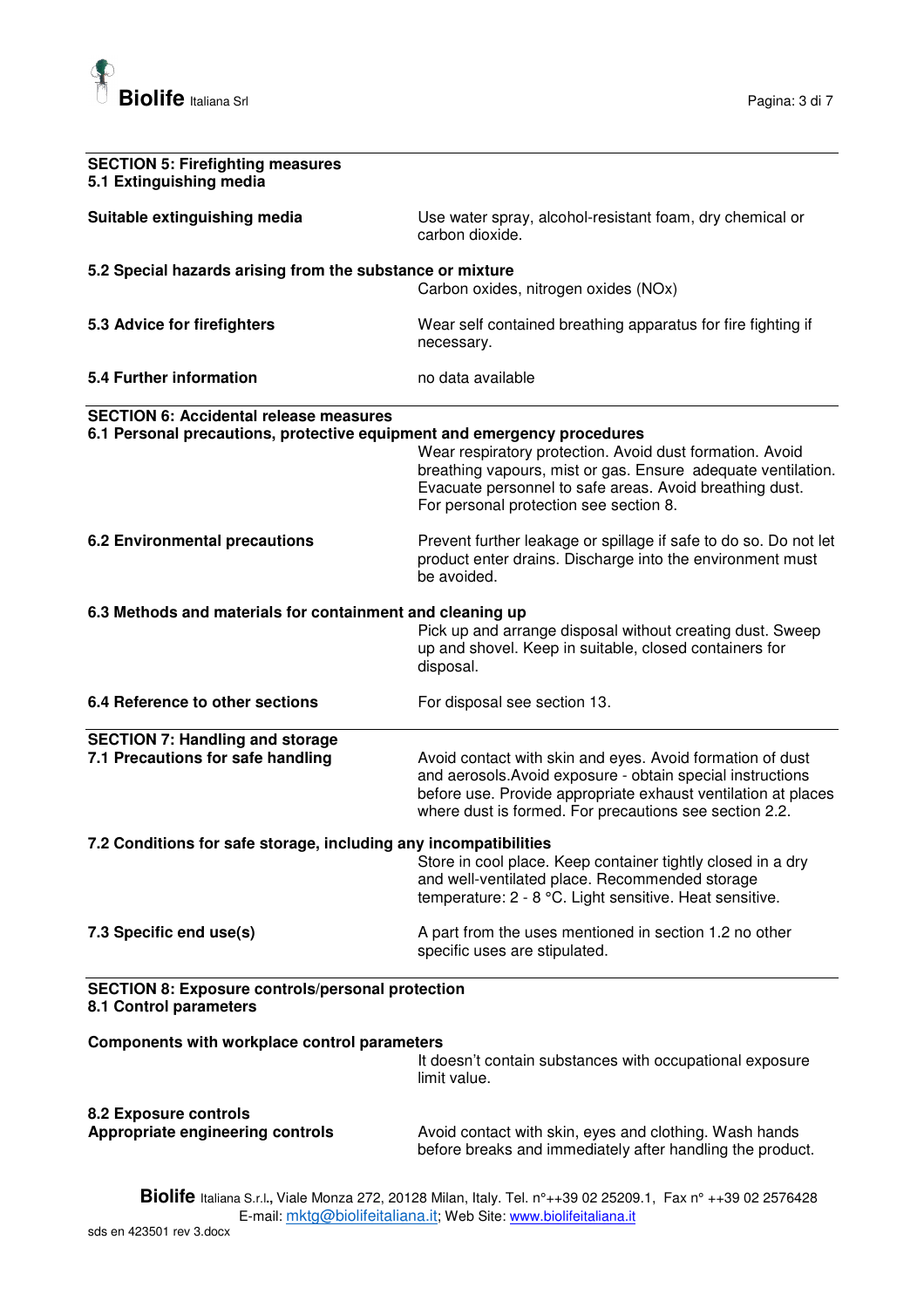

| Personal protective equipment<br>Eye/face protection | Face shield and safety glasses Use equipment for eye<br>protection tested and approved under appropriate<br>government standards such as NIOSH (US) or EN 166(EU).                                                                                                                                                                                                                                                                                                        |
|------------------------------------------------------|---------------------------------------------------------------------------------------------------------------------------------------------------------------------------------------------------------------------------------------------------------------------------------------------------------------------------------------------------------------------------------------------------------------------------------------------------------------------------|
| <b>Skin protection</b>                               | Handle with gloves. Gloves must be inspected prior to use.<br>Use proper glove removal technique (without touching<br>glove's outer surface) to avoid skin contact with this product.<br>Dispose of contaminated gloves after use in accordance with<br>applicable laws and good laboratory practices. Wash and dry<br>hands. The selected protective gloves have to satisfy the<br>specifications of EU Directive 89/686/EEC and the standard<br>EN 374 derived from it. |
| <b>Body Protection</b>                               | Complete suit protecting against chemicals, The type of<br>protective equipment must be selected<br>according to the concentration and amount of the dangerous<br>substance at the specific workplace.                                                                                                                                                                                                                                                                    |
| <b>Respiratory protection</b>                        | Where risk assessment shows air-purifying respirators are<br>appropriate use a full-face particle respirator type N100 (US)<br>or type P3 (EN 143) respirator cartridges as a backup to<br>engineering controls. If the respirator is the sole means of<br>protection, use a full-face supplied air respirator. Use<br>respirators and components tested and approved under<br>appropriate government standards such as NIOSH (US) or<br>CEN (EU).                        |
| <b>Control of environmental exposure</b>             | Prevent further leakage or spillage if safe to do so. Do not let                                                                                                                                                                                                                                                                                                                                                                                                          |

product enter drains. Discharge into the environment must be avoided.

| <b>SECTION 9: Physical and chemical properties</b><br>9.1 Information on basic physical and chemical properties |                   |  |
|-----------------------------------------------------------------------------------------------------------------|-------------------|--|
| a) Appearance                                                                                                   | Form: powder      |  |
|                                                                                                                 | Colour: white     |  |
| b) Odour                                                                                                        | no data available |  |
| c) Odour Threshold                                                                                              | no data available |  |
| d) pH                                                                                                           | no data available |  |
| e) Melting point/freezing                                                                                       |                   |  |
| point                                                                                                           | no data available |  |
| f) Initial boiling point and                                                                                    |                   |  |
| boiling range                                                                                                   | no data available |  |
| g) Flash point                                                                                                  | no data available |  |
| h) Evapouration rate                                                                                            | no data available |  |
| i) Flammability (solid, gas)                                                                                    | no data available |  |
| i) Upper/lower                                                                                                  |                   |  |
| flammability or                                                                                                 |                   |  |
| explosive limits                                                                                                | no data available |  |
| k) Vapour pressure                                                                                              | no data available |  |
| I) Vapour density                                                                                               | no data available |  |
| m) Relative density                                                                                             | no data available |  |
| n) Water solubility                                                                                             | no data available |  |
| o) Partition coefficient: noctanol/                                                                             |                   |  |
| water                                                                                                           | no data available |  |
| p) Auto-ignition                                                                                                |                   |  |
| temperature                                                                                                     | no data available |  |
|                                                                                                                 |                   |  |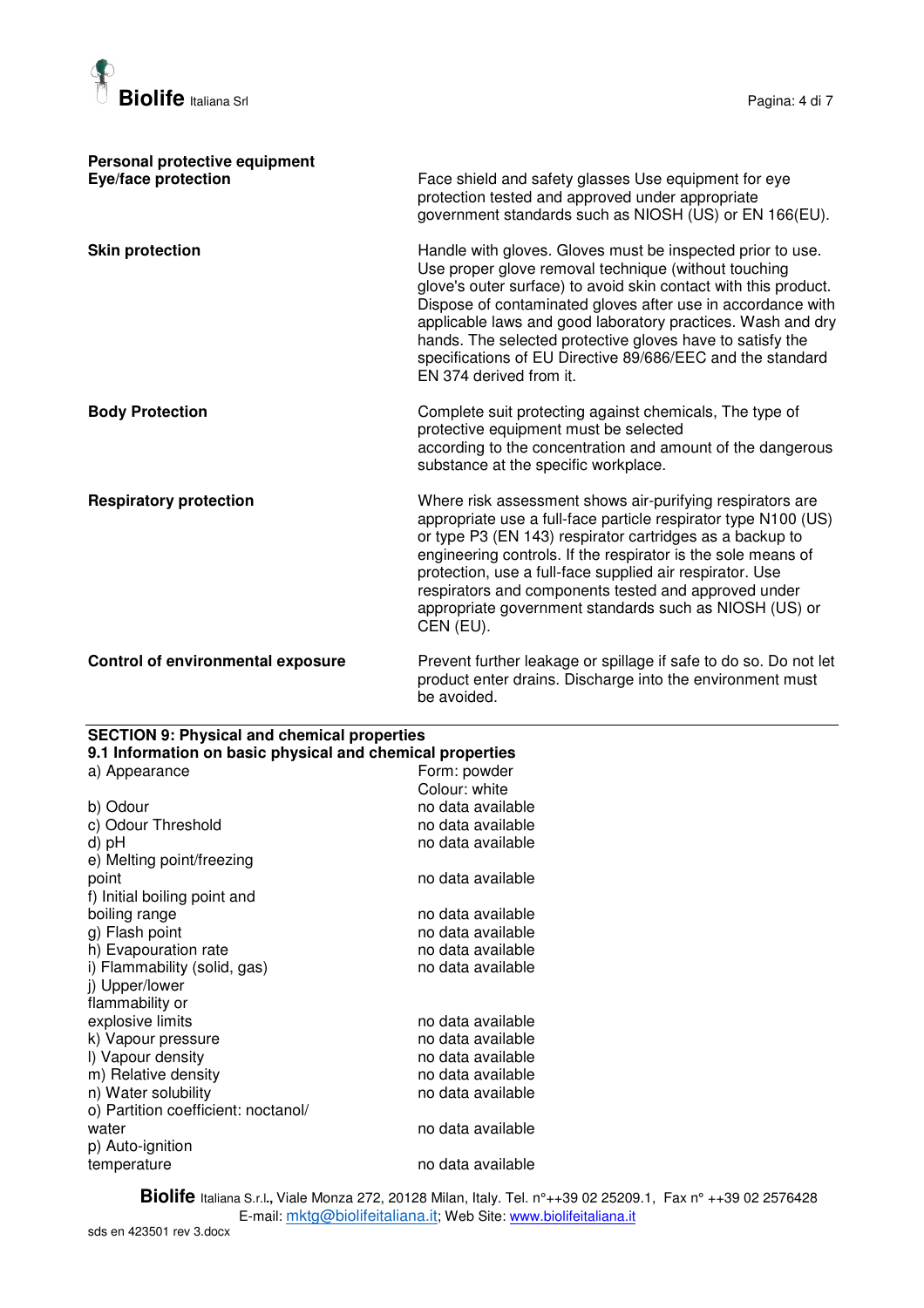

| q) Decomposition<br>temperature<br>r) Viscosity<br>s) Explosive properties<br>t) Oxidizing properties              | no data available<br>no data available<br>no data available<br>no data available                                                                                                                                                      |  |
|--------------------------------------------------------------------------------------------------------------------|---------------------------------------------------------------------------------------------------------------------------------------------------------------------------------------------------------------------------------------|--|
| 9.2 Other safety information                                                                                       | no data available                                                                                                                                                                                                                     |  |
| <b>SECTION 10: Stability and reactivity</b><br>10.1 Reactivity                                                     | no data available                                                                                                                                                                                                                     |  |
| <b>10.2 Chemical stability</b>                                                                                     | Stable under recommended storage conditions.                                                                                                                                                                                          |  |
| 0.3 Possibility of hazardous reactions                                                                             | no data available                                                                                                                                                                                                                     |  |
| <b>10.4 Conditions to avoid</b>                                                                                    | Heat. Light.                                                                                                                                                                                                                          |  |
| 10.5 Incompatible materials                                                                                        | Strong oxidizing agents                                                                                                                                                                                                               |  |
| 10.6 Hazardous decomposition products                                                                              | Other decomposition products - no data available<br>In the event of fire: see section 5                                                                                                                                               |  |
| <b>SECTION 11: Toxicological information</b><br>11.1 Information on toxicological effects<br><b>Acute toxicity</b> |                                                                                                                                                                                                                                       |  |
| <b>Skin corrosion/irritation</b>                                                                                   | no data available                                                                                                                                                                                                                     |  |
| Serious eye damage/eye irritation                                                                                  | no data available                                                                                                                                                                                                                     |  |
| Respiratory or skin sensitisation                                                                                  | no data available                                                                                                                                                                                                                     |  |
| Germ cell mutagenicity                                                                                             | no data available                                                                                                                                                                                                                     |  |
| Carcinogenicity                                                                                                    | IARC: No component of this product present at levels<br>greater than or equal to 0.1% is identified as probable,<br>possible or confirmed human carcinogen by IARC.                                                                   |  |
| <b>Reproductive toxicity</b>                                                                                       | no data available                                                                                                                                                                                                                     |  |
| Specific target organ toxicity - single exposure<br>no data available                                              |                                                                                                                                                                                                                                       |  |
| Specific target organ toxicity - repeated exposure<br>no data available                                            |                                                                                                                                                                                                                                       |  |
| <b>Aspiration hazard</b>                                                                                           | no data available                                                                                                                                                                                                                     |  |
| <b>Additional Information</b>                                                                                      | <b>RTECS: Not available</b><br>To the best of our knowledge, the chemical, physical, and<br>toxicological properties have not been thoroughly<br>investigated.<br>Liver - Irregularities - Based on Human Evidence<br>(Cycloheximide) |  |

**SECTION 12: Ecological information 12.1 Toxicity** no data available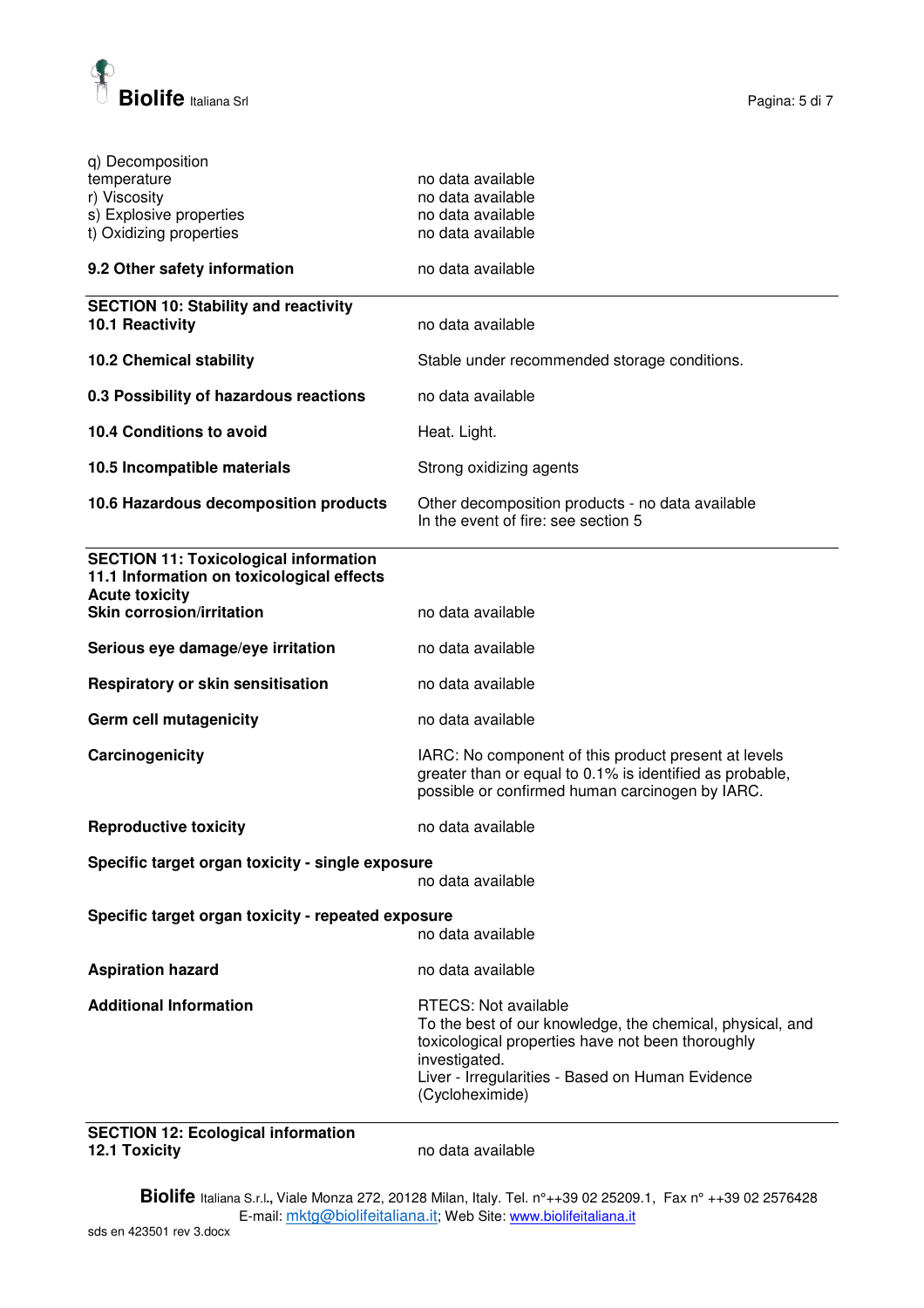

| 12.2 Persistence and degradability                                                           | no data available                                                                                                                                                                                                         |
|----------------------------------------------------------------------------------------------|---------------------------------------------------------------------------------------------------------------------------------------------------------------------------------------------------------------------------|
| 12.3 Bioaccumulative potential                                                               | no data available                                                                                                                                                                                                         |
| 12.4 Mobility in soil                                                                        | no data available                                                                                                                                                                                                         |
| 12.5 Results of PBT and vPvB assessment                                                      | PBT/vPvB assessment not available as chemical safety<br>assessment not required/not conducted                                                                                                                             |
| 12.6 Other adverse effects                                                                   | Harmful to aquatic life.                                                                                                                                                                                                  |
| <b>SECTION 13: Disposal considerations</b><br>13.1 Waste treatment methods<br><b>Product</b> | Offer surplus and non-recyclable solutions to a licensed<br>disposal company. Dissolve or mix the material<br>with a combustible solvent and burn in a chemical<br>incinerator equipped with an afterburner and scrubber. |
| <b>Contaminated packaging</b>                                                                | Dispose of as unused product.                                                                                                                                                                                             |
| <b>SECTION 14: Transport information</b><br>14.1 UN number                                   | ADR/RID: 2811 IMDG: 2811 IATA: 2811                                                                                                                                                                                       |
| 14.2 UN proper shipping name                                                                 | ADR/RID: TOXIC SOLID, ORGANIC, N.O.S.<br>(Cycloheximide)<br>IMDG: TOXIC SOLID, ORGANIC, N.O.S. (Cycloheximide)<br>IATA: Toxic solid, organic, n.o.s. (Cycloheximide)                                                      |
| 14.3 Transport hazard class(es)                                                              | ADR/RID: 6.1 IMDG: 6.1 IATA: 6.1                                                                                                                                                                                          |
| 14.4 Packaging group<br><b>14.5 Environmental hazards</b>                                    | ADR/RID: II IMDG: II IATA: II<br>ADR/RID: no IMDG Marine pollutant: no IATA: no                                                                                                                                           |
| 14.6 Special precautions for user                                                            | no data available                                                                                                                                                                                                         |

**SECTION 15: Regulatory information** 

This safety datasheet complies with the requirements of Regulation (EC) No. 1907/2006.

**15.1 Safety, health and environmental regulations/legislation specific for the substance or mixture**  no data available

| <b>15.2 Chemical Safety Assessment</b> | For this product a chemical safety assessment was not |
|----------------------------------------|-------------------------------------------------------|
|                                        | carried out                                           |

| <b>SECTION 16: Other information</b> |                                                                              |
|--------------------------------------|------------------------------------------------------------------------------|
|                                      | Full text of H-Statements referred to under sections 2 and 3.                |
| Acute Tox.                           | Acute toxicity                                                               |
| Aquatic Chronic                      | Chronic aquatic toxicity                                                     |
| H300                                 | Fatal if swallowed.                                                          |
| H <sub>301</sub>                     | Toxic if swallowed.                                                          |
| H302                                 | Harmful if swallowed.                                                        |
| H <sub>315</sub>                     | Causes skin irritation                                                       |
| H <sub>3</sub> 17                    | May cause an allergic skin reaction                                          |
| H334                                 | May cause allergy or asthma symptoms or breathing<br>difficulties if inhaled |
| H <sub>341</sub>                     | Suspected of causing genetic defects.                                        |
| <b>H360D</b>                         | May damage the unborn child.                                                 |
| m:: r .                              |                                                                              |